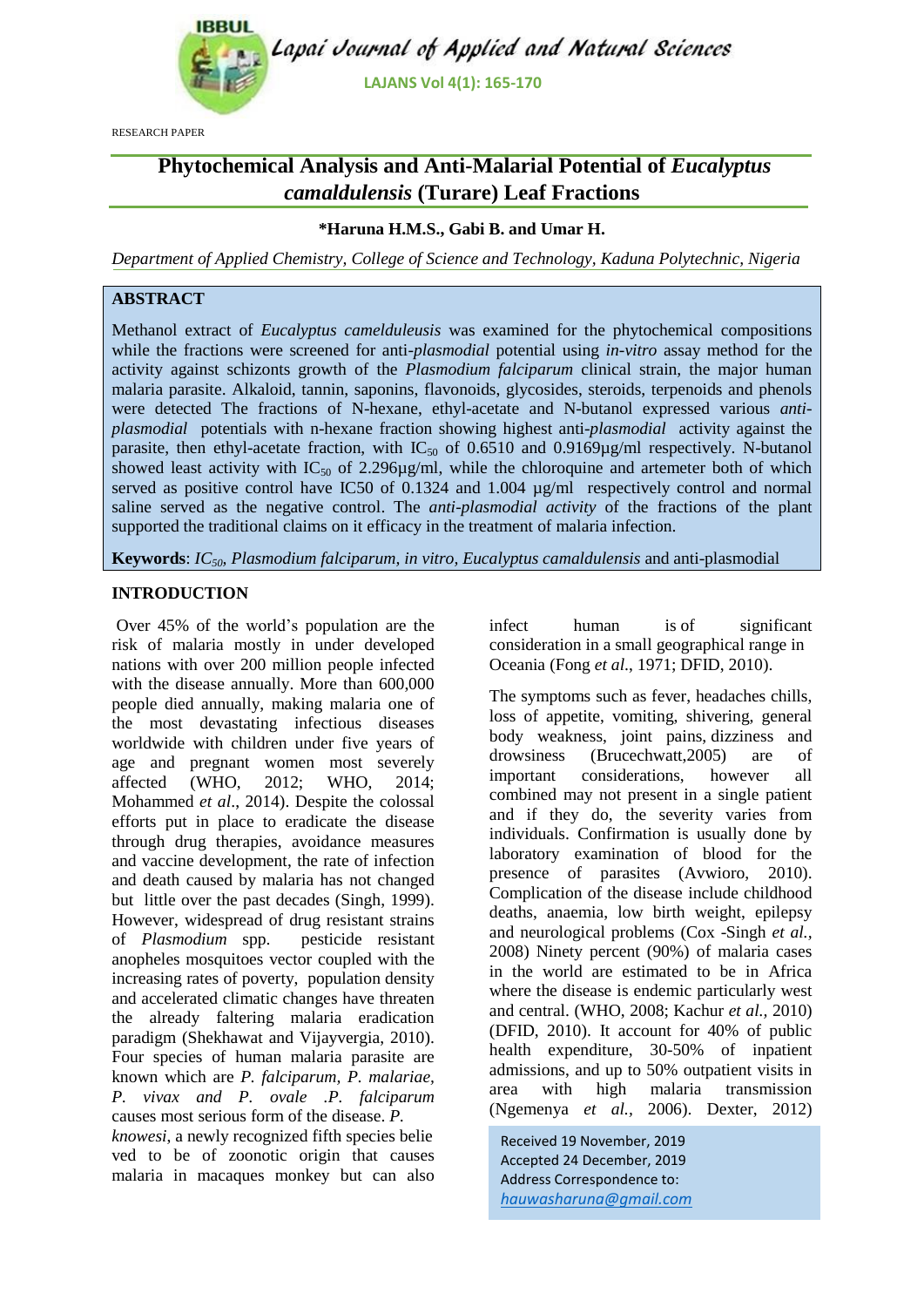Measures for containment are urgently needed to limit the spread of drug -resistance and to prevent a major threat to current plans for eliminating malaria through the search for antimalarial among local herbs such as *E. camaldulensis* This work is therefore designed to examine the phytochemical composition and anti*-plasmodial* potential of the methanol crude extract and the n- hexane, ethylacetate and n- butanol fractions of the leaf of *E. camaldulensis* plant.

## **METHODOLOGY**

## **Plant materials and Parasite**

The plant material used for the research is *E. camaldulensis* leaf. While *P. falciparum* clinical strain was used for the antiplasmodiallll screening of the plant extract and fractions.

#### **Sample collection**

Fresh *E. camaldulensis* leaves was collected from the biological garden of Applied Biology Department Kaduna Polytechnic. The plant was identified by a Botanist in the Herbarium unit of the Department of Botany, Ahmadu Bello University Zaria and Sample specimen with voucher number VN 2510 was deposited at the herbarium of the Department.

#### **Sample Preparation**

Fresh leaf of *E. camaldulensis* was washed with water, cut into pieces and air dried at room temperature  $(25^{\overline{0}}C)$  for two weeks. The dried leaf was then pulverized using ceramic mortar and pestle. The powdered was weighed weighing and stored in a clean polyethylene bags until required for further analysis.

## **Extraction of Plant Samples**

Fifty two (52g) of the powder was weighed into the extraction container and 200ml of methanol was added and covered, the mixture was left for 48hours with intermittent shaking. The mixture was filtered using Whatman filter paper and concentrated on rotary evaporation under reduced pressure at  $35^{\circ}$ C and stored dried for further use. The percentage yield of the crude extract was calculated using the following formula.

Percentage Yield = (Weight of Crude extract)/ (Total weight of the Sample) X 100

#### **Phytochemical analysis**

The crude leaf extract of the plant was analyzed for phytochemicals by routine standard procedures as described by Sofowara, (1993) and Trease and Evans (1996).

#### **Fractionation of the Crude Extract**

About 2g of concentrated methanol extract of the *E. camaldulensis* was dissolved in 100ml distilled water in a 250ml flask. The solution was then partitioned using solvents of varying polarity from non-polar to highly polar (nhexane, ethyl acetate and n-butanol respectively). The extract was poured into separating funnel , equal volumes of the aqueous extract solution and solvent to be used for partitioning were poured into the separating funnel. The funnel was close with a stop cock and was gently shaken by inverting and swirling several times. The mixture was then left to separate into two distinct phases. The stop cock was removed and the tap was opened to release the bottom layer into a clean and dried beaker. The top layer was poured out into another beaker through the top opening of the separating funnel. Each of the fractions obtained was evaporated at room temperature. Each of the concentration of the fractions was kept in a weighed and labelled container until required for use.

#### *In vitro* **Anti-plasmodialll Assay**

The malaria culture medium for cultivating of *P. falciparum* was prepared from one packet of RPMI1640 (containing 25mm of HEPES, buffer glucose dissolved in 960ml of doubles distilled water, 40mg of gentamicin sulphate (1.2ml of gentamicin) was added. This solution was passed through a Millipore filter paper of 0.22 $\mu$ m and stored as 4<sup>°</sup>C as 96ml aliquot in glass media bottle.

## **Preparation of Washing Medium**

Eight grams (8 grams) of sodium chloride, 0.2grams of potassium chloride, 0.24 grams of di-potassium hydrogen phosphate and 1.4 grams of di-sodium hydrogen phosphate were all dissolved and make upto 100ml double distilled water and filtered through a Millipore filter paper of  $0.22\mu$ m and stored as  $4^{\circ}$ C.

## **Serum Preparation**

A sample of blood was collected into a plan bottle and kept at  $4^0C$  for 24 hours, centrifuged at 10,000rpm for 20minutes. Serum was separated aseptically and kept into a liquots. The serum was inactivated by keeping it  $56^{\circ}$ C water bath for half an hour.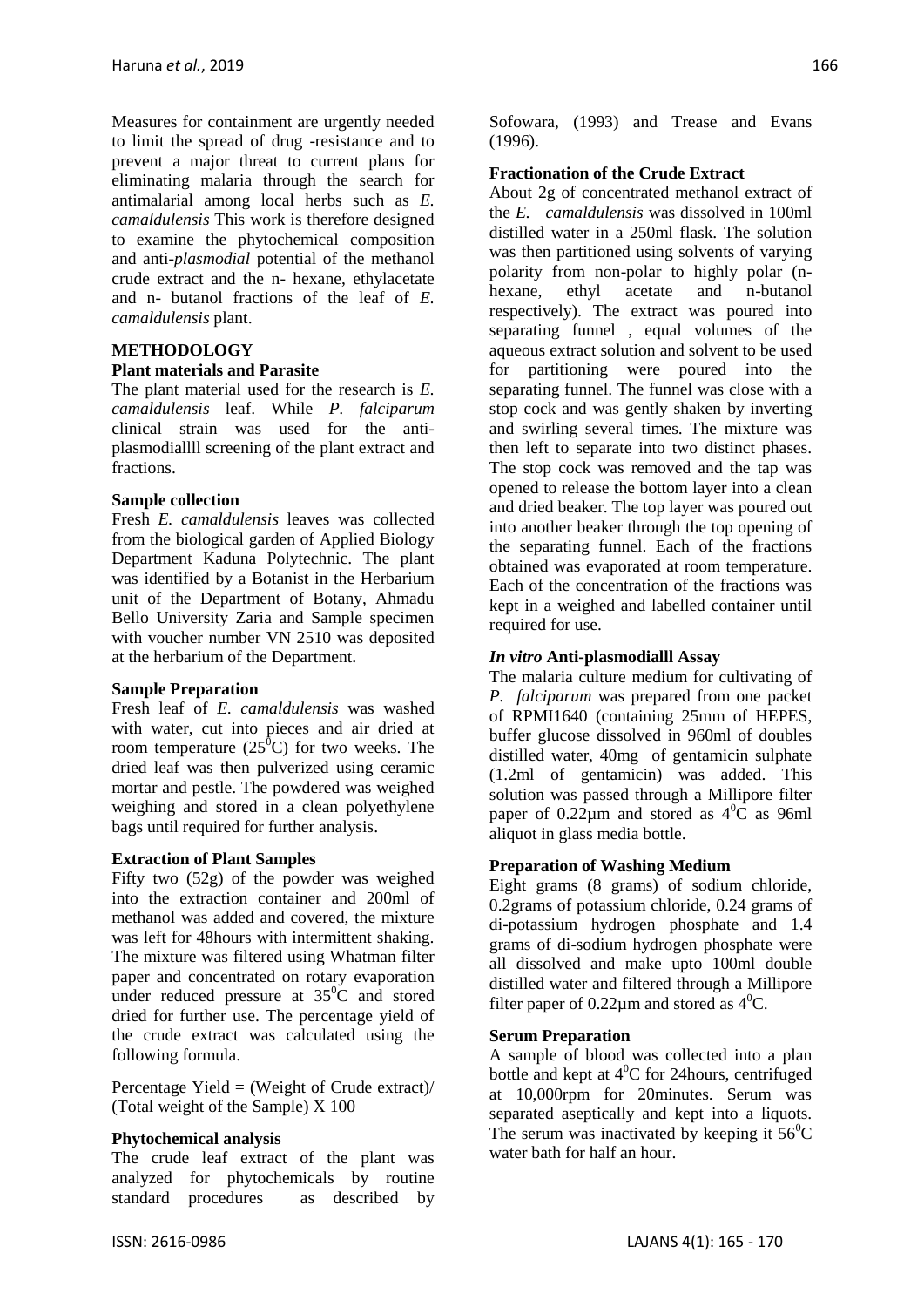## **Preparation of Erythrocyte (RBCs) for Culture**

A sample  $O^+$  blood was collected in anticoagulant tubes. The sample was then centrifuged at 1.500rpm for 10minutes at room temperature. Plasma and buffy coat was removed with sterile Pasteur pipette after which washing media was added, centrifuge was repeated thrice equal amount of complete was added to the pallet and stored as  $4^{\circ}$ C. A suspension of infected cells (50%) with complete media (with 15% de-activated serum) was prepared. Appropriate amount of uninfected red blood cell was added to get an initial parasitemia of 0.5% to 1.0% and diluted with complete media to get 5% cell suspension (5% hematocrit). The culture was kept in kindle jar at  $37^{\circ}$ C.

After every 24hours the media was removed using a sterile Pasteur pipette without disturbing the cells that settled. The cells were mixed without frothing and a drop of blood was placed on the slide and a thin film was made.

Fresh complete media (with 10% serum) was added, missed properly, and kept back into the kindle jar. Thin film was stained and examined for parasitemia.

A blood drop  $(3.0 \mu I)$  was placed on a slide toward left side. The cell were smeared across the slides with help of another slide to get a thin film and dried at room temperature. The slides were fixed by immersing in methanol for 30 second followed by drying. The slides were then stained with giemsa stain for 15 seconds and washed with water to removed excess stain. It was then observed under the microscope. Estimation of the percentage of erythrocytes infected (1% parasitemia) with *P. falciparum.* An area of stained thin blood film where the erythrocytes are distributed was observed using x 100 objectives (under oil immersion).

Total number of red blood cell in area was counted by moving the slide, the number of infected erythrocyte among the total red blood cell was also counted. The slide was removed randomly to adjacent field and counting continued as mention above. Percentage parasitemia is calculated by dividing total number of parasitized cell in the three fields by total number of red blood cell in the three fields x 100 (Neelam and Nilofer, 2010).

% parasitemia =

Number of infected blood cell  $\frac{1}{\text{total number of the red blood cell}}$  x 100

# **Synchronization of** *P. falciparum*

Sorbitol (5%) was prepared in distilled water and passed through a Millipore filter paper of  $0.22 \mu m$  porosity. To 1ml of the culture pallet, 9ml of sorbitol was added and kept at room temperature for 5minutes. The supernatant was removed by centifugatum and pallet was washed thrice in complete media (washing procedure same as mention for preparation of erythrocytes for culture). Freshly washed erythrocytes were added to the culture.

#### **Schizonts Growth Inhibition Activity and IC<sup>50</sup> Determination**

The test was performed in triplicate in a 96 well micro-titre plate that is based on assessing the inhibition of schizont maturation while, RPMI 1640 (sigma company U.S.A) was the culture medium used. Serial dilutions were made from the various fractions of plant extract with concentration (100, 50, 25, 12.5, 6.75, 3.35, and 1.75 µg/ml) respectively. Negative control was treated with the solvent and positive controls by chloroquine phosphate and Artemether) was added to each set of experiments.  $50 \mu L$  from blood mixture media was added to the wells in plate and incubated at  $37^\circ$ c for 24 hours. After incubation, content of the wells was harvested and stained for 40minutes in 10% glemsa solution pH 7.2. The count process was done in triplicate, parasite count for each blood film was done. Each film was observed three different visual filed the number of schizont with three or more nuclei per 200 parasites was counted. Growth inhibition was expressed as the percentage of schizonts in each concentration compared with controls. Growth in the drug treated groups was calculated as follows:

Percentage inhibition = Parasitemia in control well -  $\frac{\%}{\%}$  $\frac{1}{20}$  parastic mixture in the control well  $\chi$ 

The number of schizonts observed per well was entered into nonlinear regression software which was specific for the analysis of in-vitro drug sensitivity assay for malaria. Individual dose response curves were generated and their  $1C_{50}$  values were determined.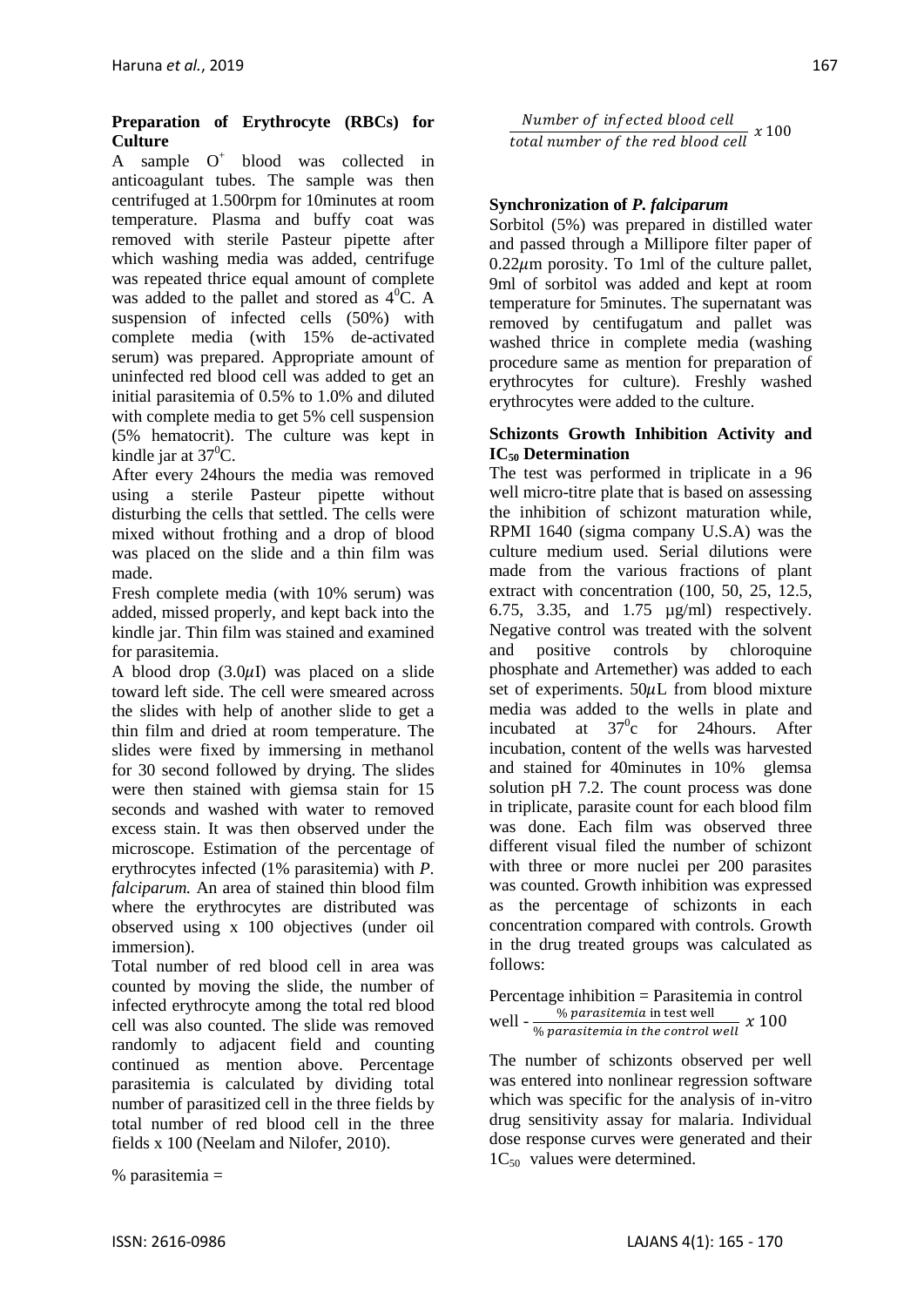## **RESULTS**

## **Percentage yield and organoleptic properties of crude extract and the fractions of** *E. camaldulensis*

The crude extraction process was undertaken using methanol solvent and the result as represented in table 1 indicated the 4.1% yield. However the liquid –liquid fractionation showed n-butanol has the highest yield with 2.97% while ethyl-acetate has the least with 0.93% n-hexene was 1.62%. the crude extract, n-hexene and n-butanol are dark green ethylacetate has a lemon green colour. The fractions are powdery only n-butanol is gummy, while they general have sweet, fruity smell n-butanol fraction is practically odourless (Table 1).

## **Percentage yield and organoleptic properties of crude extract and the fractions of** *E. camaldulensis*

The crude extraction process was undertaken using methanol solvent and the result as represented in table 1 indicated the 4.1% yield. However the liquid –liquid fractionation showed n-butanol has the highest yield with 2.97% while ethyl-acetate has the least with 0.93% n-hexene was 1.62%. the crude extract, n-hexene and n-butanol are dark green ethylacetate has a lemon green colour. The fractions are powdery only n-butanol is gummy, while they general have sweet, fruity smell n-butanol fraction is practically odourless (Table 1).

#### **Percentage yield and organoleptic properties of crude extract and the fractions of** *E. camaldulensis*

The crude extraction process was undertaken using methanol solvent and the result as represented in table 1 indicated the 4.1% yield. However the liquid –liquid fractionation showed n-butanol has the highest yield with 2.97% while ethyl-acetate has the least with 0.93% n-hexene was 1.62%. the crude extract, n-hexene and n-butanol are dark green ethylacetate has a lemon green colour. The fractions are powdery only n-butanol is gummy, while they general have sweet, fruity smell n-butanol fraction is practically odourless (Table 1).

|                 |  | Table 1: Percentage yield and organoleptic    |  |  |  |
|-----------------|--|-----------------------------------------------|--|--|--|
|                 |  | properties of methanol and fractions of $E$ . |  |  |  |
| camelendulensis |  |                                               |  |  |  |

| cancellaturensis |               |                         |         |          |
|------------------|---------------|-------------------------|---------|----------|
| Extract/         | Percentage    |                         |         |          |
| Fraction         | yield $(\% )$ | Organoleptic properties |         |          |
|                  |               | Colour                  | Texture | odour    |
| Methanol         | 4.1%          | Dark green              | Oily    | Sweet    |
| n-hexane         | 1.62%         | Dark green              | Powdery | Petrolic |
| Ethylacetate     | 0.93%         | Lemon green             | Powder  | Fruity   |
| n-butanol        | 2.97%         | Dark green              | Gummy   | Odorless |

#### **Phytochemical Composition of methanol crude leaf extract of** *E. camaldulensis*

The results showed that the phytochemical compositions detected in the crude extract includes Alkaloids, tannin, saponins, flavonoids, glycosides, steroids, terpenoids and phenols (Table 2), while anthraquinones and glycosides tested were not detected.

Table 2: Phytochemical Analysis of methanol crude leaf extract of *E. camelendulensis*

| Phytochemicals  |          |
|-----------------|----------|
| Alkaloids       | $+++$    |
| Amino Acids     | $^+$     |
| Anthraquinones  |          |
| Carbohydrates   | $^{++}$  |
| Flavonoids      | $+++$    |
| Glycosides      |          |
| Phenols         | $+++$    |
| Saponins        | $^{+++}$ |
| <b>Tanins</b>   | $++$     |
| Terpenoids      | $++$     |
| <b>Steroids</b> | $++$     |
| Triterpenes     | $^{+}$   |

 $+=$  Present

 $+++$  = highly intensive

 $++ =$  intensive

 $-$  = Not present

## **Average Percentage inhibition and IC<sup>50</sup> of Different Fractions of** *E. camaldulensis*

The in-vitro anti-plasmodialll assay results indicated Ethyl-acetate have higher activity against the schizont maturation profile (Table 3) with the least  $IC_{50}$  of 0.6510 $\mu$ g/ml (Table 4) while chloroquine indicated the highest profile among the control with  $IC_{50}$  0.1325 $\mu$ g/ml, nbutanol indicated the least percentage inhibition activity and with IC50 of 2.296 µg/ml (Table 3,and 4)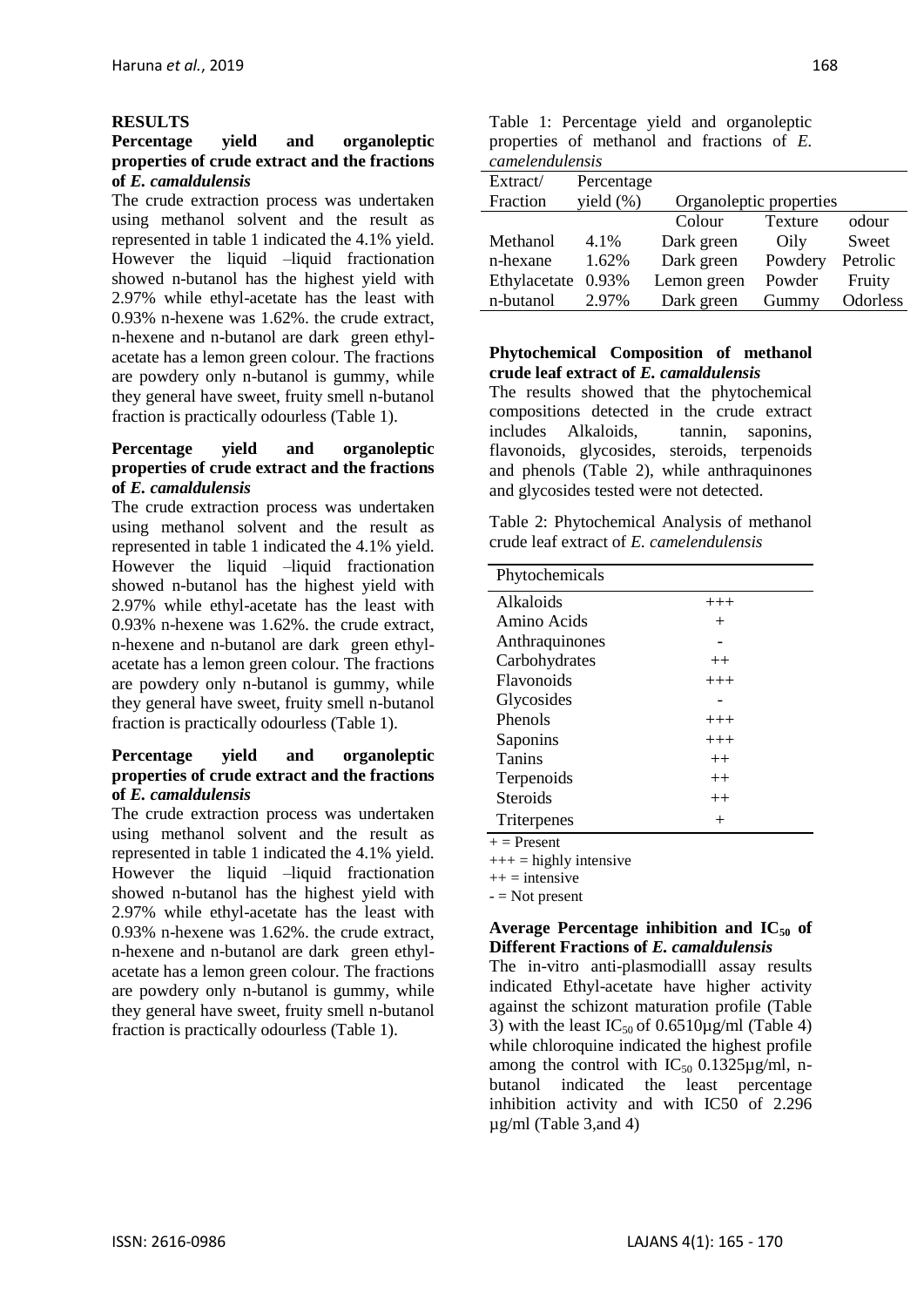| <b>Fractions</b> | Concentrations in $\mu$ g/ml |       |       |                      |       |       |       |
|------------------|------------------------------|-------|-------|----------------------|-------|-------|-------|
|                  | 1.75                         | 3.35  | 6.75  | 12.8                 | 25    | 50    | 100   |
|                  |                              |       |       | Average % inhibition |       |       |       |
| n-hexane         | 57.96                        | 60.32 | 71.99 | 75.98                | 78.94 | 82.44 | 89.67 |
| Ethylacetate     | 67.88                        | 8155  | 87.25 | 91.52                | 93.82 | 96.46 | 97.36 |
| N-Butanol        | 45.39                        | 56.16 | 75.49 | 85.16                | 88.82 | 99.06 | 99.49 |
| Arrtemether      | 59.47                        | 70.24 | 80.72 | 85.31                | 90.09 | 94.45 | 96.22 |
| Chloroquine      | 82.42                        | 86.89 | 92.16 | 93.59                | 94.40 | 97.34 | 99.26 |

Table 3: Average Percentage inhibition of Different Fractions of *E. camaldulensis* chloroquine and Artemeter

Table 4: IC<sub>50</sub> of fraction of *E. camaldulensis*, chloroquine and Artemeter

| Fractions    | $IC_{50}/\mu g/ml$ |
|--------------|--------------------|
| n-hexane     | 0.9169             |
| ethylacetate | 0.6510             |
| n-butanol    | 2.296              |
| Artemether   | 1.004              |
| Chloroquine  | 0.1324             |

# **DISCUSSION**

Medicinal plants are widely used in Africa communities for the treatment of different types of bacterial fungal and parasitic diseases. *E. camaldulensis*, been an Australian native, is a genus of tall, evergreen and magnificent trees cultivated all over the world for its oil, gum, pulp, timber, medicine and aesthetic value. Its essential oil are found in abundance in its foliage In addition, the oil possesses a wide spectrum of biological activity which include anti-microbial, fungicidal, insecticidal/insect repellent, herbicidal, acaricidal and nematicidal Crude methanol extract of *E. camadulensis* has been reported to inhibit the growth of *Candida albicans* (Babayi *et al*., 2004)

This is directly linked to the rich composition of a wide variety of secondary metabolites, with anti-activities properties (Sher, 2009). The percentage yields of the methanol extract, N-hexane, ethylacetate and N-butanol fraction of *E. camadulensis* were generally low. However the alcohol is believed to be the best organic extractor, which is portrayed in the *anti-plasmodial* potency demonstrated by all the fractions. The organoleptic properties of the extract and fraction indicated that the methanol extract was dark green in colour, oily in texture and sweet smell.

The fractions of *E. camadulensis* plant were tested on the schizonts of *Plasmodium falciparum* as  $IC_{50}$  (concentration at which the inhibition of the parasite growth presence (50%) with the chloroquine and arthemether as positive controls The claim by traditional healers of the plant potential as antimalarial agent was confirmed by this research work with all the fractions showing percentages of inhibition of the *P. falciparum* clinical strain between 56 to 99% which highly demonstrated *anti plasmodial* potential. Since all extracts with potential to reduce parasitamea level above 30% is considered active (Vale *et al*., 2015). On the other hand the  $IC_{50}$  value of ethyl-acetate, N-hexane and N-butanol fractions demonstrates very high potential with decrease in growth of parasite with  $IC_{50}$  of 0.9169, 0.6510 and 2.29µg/ml which is a very remarkable potential and compare favourably with the positive controls, chloroquine and arthemether with  $IC_{50}$  of 0.1324 and 1.004µg/m respectively, even though the extracts are only partially purified. All of the drugs showed very good *anti-plasmodial* activity with  $IC_{50}$  considered as very highly effective.. Accordingly antimalarial activity for plants, based on the best laboratory practices compounds/extracts are generally considered as strongly active if the  $IC_{50} < 5$ μg/ml (Chinchilla *et al.,* 2012; Sha'a *et al*., 2014). The presence of alkaloids, tanins, saponins, flavanoids, glycosides, steroids and phenols detected in the phytochemical screening of the crude extract could be related to the antiplasmodial activity plant as reported (Singab *et al*., 2011; Osuagwu *et al.,* 2007)

# **Conclusion**

The invitro anti-*plasmodial* activity of *E. camelendulensis* was demonstrated with three fractions of n-hexane, ethylacetate and nbutanol respectively, and all the fractions